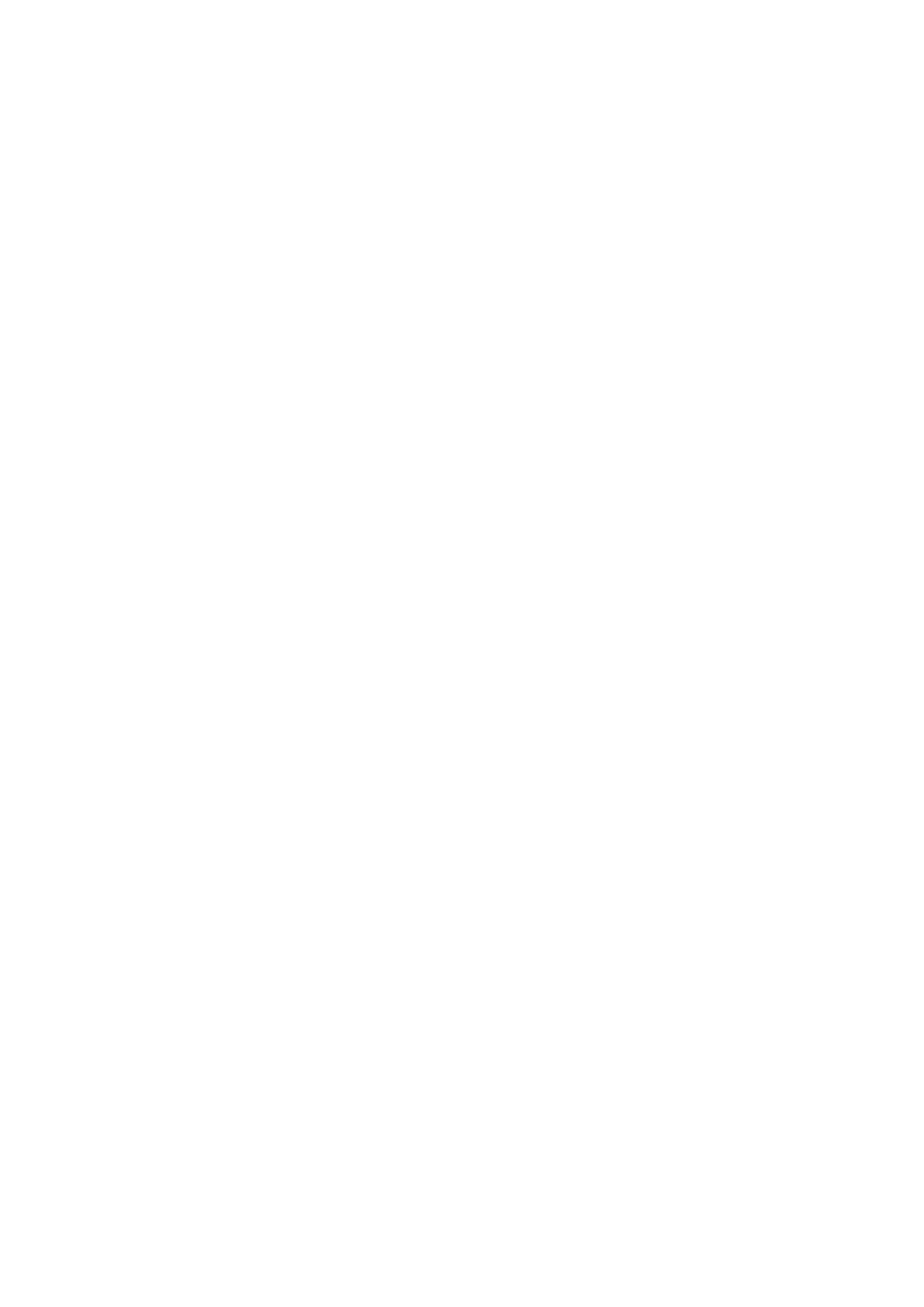**Mulbarton Primary School is an inclusive community that welcomes and supports pupils with medical conditions. Mulbarton Primary School understands that pupils can suffer from long term, short term, chronic and acute illnesses and will provide for all pupils without exception or discrimination. This includes both physical and mental health conditions. Mulbarton Primary School provides all pupils with any medical condition the same opportunities as others at school, enabling them to play a full and active role in school life, remain healthy and achieve their academic potential.**

We will help to ensure they can:

- Be healthy
- Be safe
- Be happy
- Be loved
- Be valued
- Achieve their best

Mulbarton Primary School (from here on known as 'this school') makes sure all staff understand their duty of care to children and young people in the event of an emergency. All staff feel confident in knowing what to do in an emergency.

This school understands that certain medical conditions are serious and potentially life threatening, particularly if poorly managed or misunderstood.

This school understands the importance of medication and care being taken as directed by healthcare professionals and parents. All pupils with medical conditions will have an Individual Healthcare Plan (IHCP) written as soon as possible after diagnosis and reviewed at least annually or more often if necessary.

All staff understand the medical conditions that affect pupils at this school. Staff receive training on the impact medical conditions can have on pupils.

This school ensures sufficient staff receive appropriate first aid training and have easy access to first aid equipment. The main first aid boxes are located in the adult toilet in lower school and the disabled toilet in upper school. All classrooms have a basic first aid kit and full, portable first aid kits are taken on any off site visits.

This school ensures this policy is applied across the curriculum, including PE and Educational Visits.

The head teacher and two named members of school staff responsible for this medical conditions policy, including the administering of medicines and first aid and its implementation are **Ms Kerry Heaney and Mrs Rebecca Weyer.** Administrative staff will be responsible for administering short term medication. All administered medication will be recorded on the school forms and kept in the office.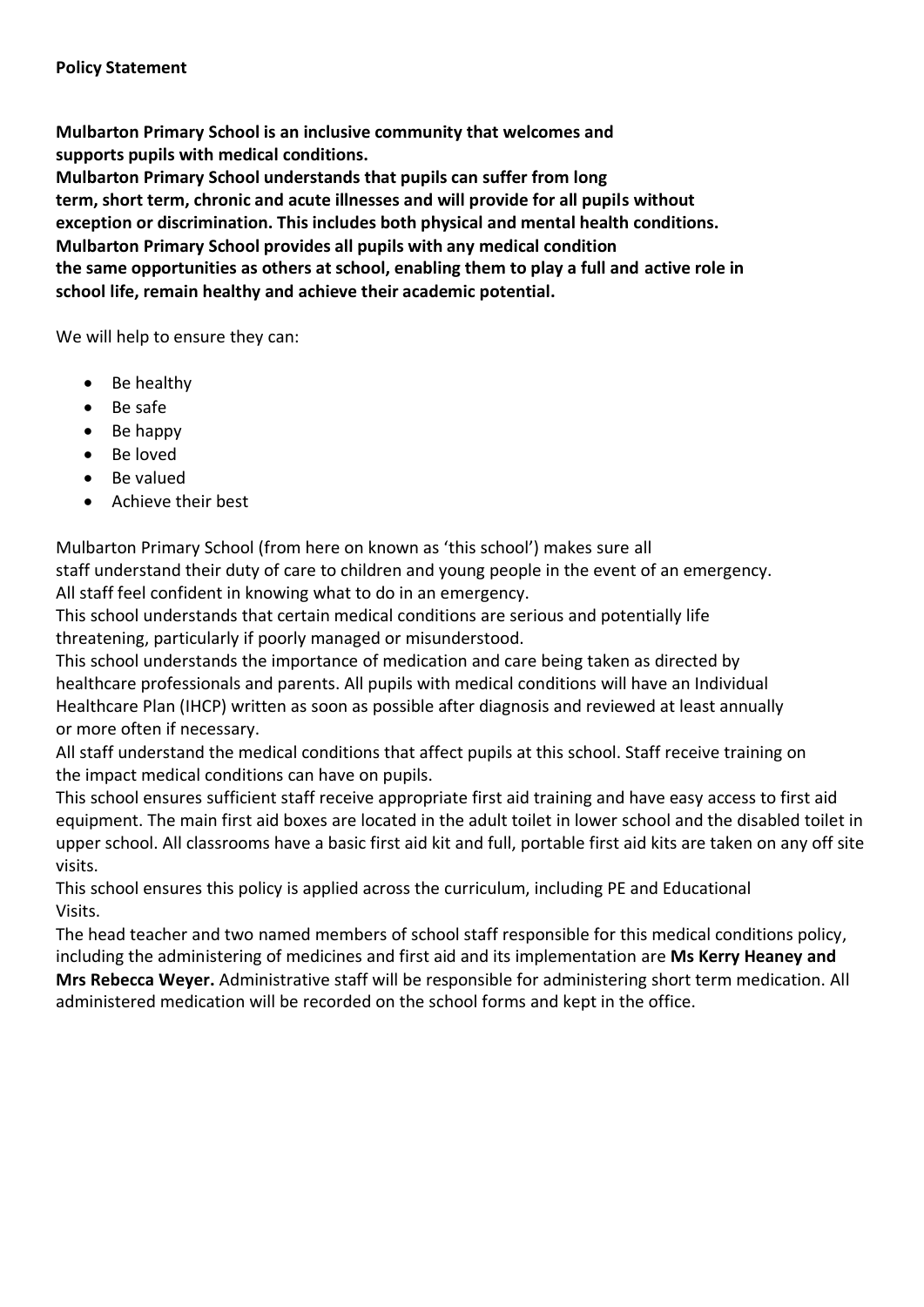#### **Policy Framework**

The policy framework describes the essential criteria for how the school can meet the needs of children and young people with long term and short term medical conditions and those suffering from unexpected illness or injury at school.

### **1) This school is an inclusive community that supports and welcomes pupils with medical conditions.**

- This school is welcoming and supportive of pupils with medical conditions. It provides children with medical conditions with the same opportunities and access to activities (both school based and out of school) as other pupils. No child will be denied admission or prevented from taking up a place in this school because arrangements for their medical condition have not been made.
- This school will listen to the views of pupils and parents.
- Pupils and parents feel confident in the care they receive from this school and the level of care that meets their needs.
- This school will ensure all pupils joining at normal transition times will have arrangements in place to manage their medical condition by the beginning of that term. Any pupil joining the school mid-term will have arrangements in place within no longer than two weeks unless extensive training is needed and health professionals cannot meet this deadline. In the latter situation the school will keep parents informed of progress.
- Staff understand the medical conditions of pupils at this school and that they may be serious, adversely affect a child's quality of life and impact on their ability to learn.
- All staff understand their duty of care to children and young people and know what to do in the event of an emergency.
- The whole school and local health community understand and support the medical conditions policy.
- This school understands that all children with the same medical condition will not have the same needs.
- The school recognises that duties in the Children and Families Act 2014 (England only) and the Equality Act (England, Wales and Scotland) relate to children with disability or medical conditions is anticipatory. This school understands that some children who have medical conditions may also have disabilities and / or special educational needs and this policy may be read in conjunction with the school's SEN policy and the SEN code of practice.

### **2) This school's medical conditions policy is drawn up in consultation with local key stakeholders within both the school and health settings.**

• Stakeholders should include parents, pupils, school nurse, school staff, governors, the school employer and relevant local health services.

### **3) The medical conditions policy is supported by a clear communication plan for staff, parents and other key stakeholders to ensure its full implementation.**

• Pupils, parents, relevant local healthcare staff, and other external stakeholders are informed of and reminded about the medical conditions policy through clear communication channels. The policy will be available on the school's website for public view and all staff will be reminded of the policy and how it is implemented at induction and on an annual basis.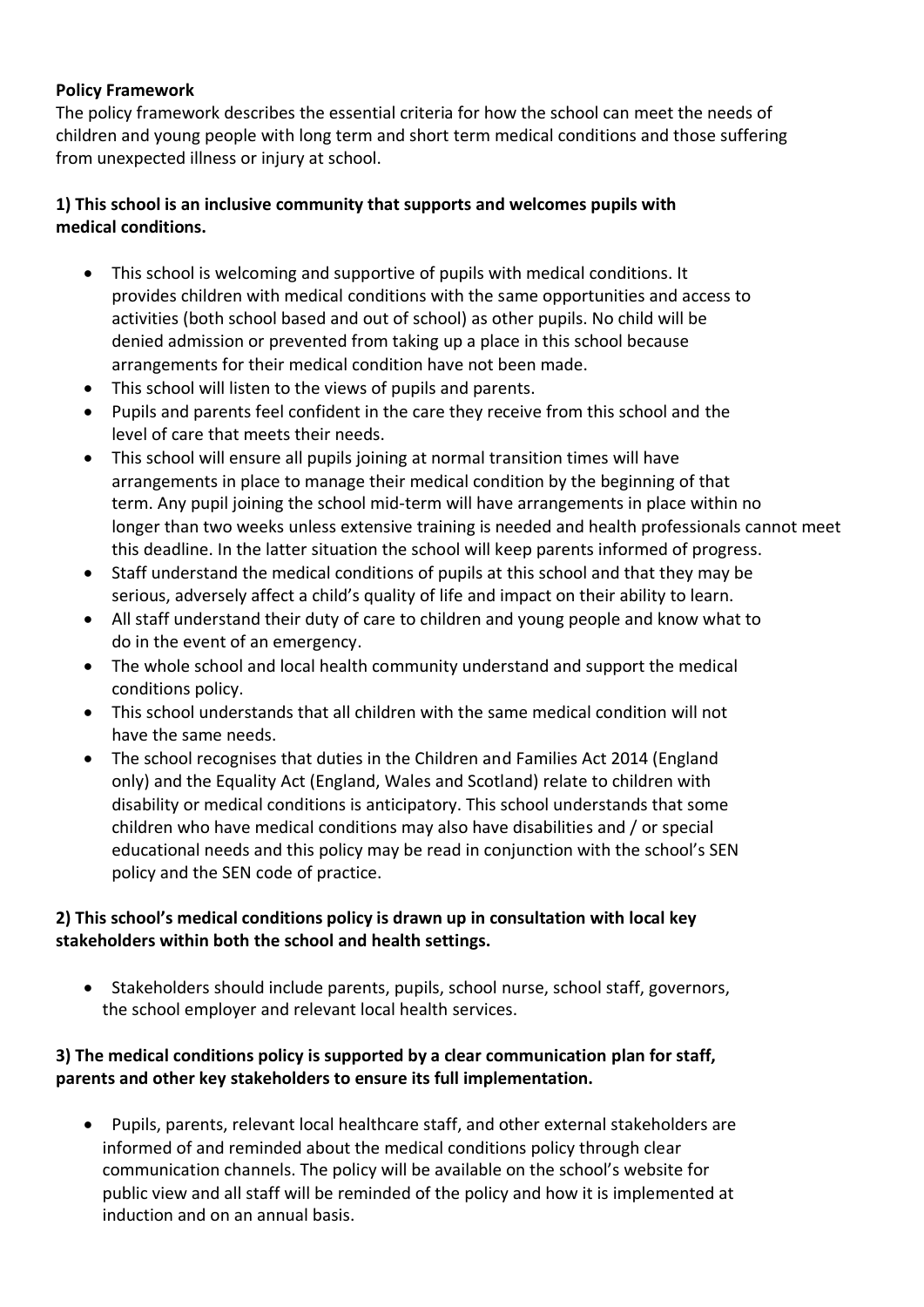## **4) All staff understand and are trained in what to do in an emergency at school.**

- All school staff, including temporary or supply staff (and volunteers if and when appropriate), are aware of the medical conditions at this school and understand their duty of care to pupils in an emergency.
- All staff receive training in what to do in an emergency and this is refreshed at least once a year alongside annual Safeguarding training.
- All staff should be familiar with normal procedures for avoiding infection and follow basic hygiene procedures. Staff have access to protective clothing and suitable disposal equipment to safely deal with spillages of blood or other bodily fluids, including the changing of dressings.
- All children with a medical condition at this school have an Individual Healthcare Plan (IHCP), which explains what help they will need in an emergency. The IHCP will accompany a pupil should they need to attend hospital. Parental permission will be sought and recorded in the IHCP for sharing the IHCP with emergency care settings. IHCPs should be developed in the context of assessing and managing risks to the pupil's education, health and social wellbeing and to minimise disruption. IHCPs should consider;
	- The medical condition, its trigger, signs, symptoms and treatment
	- The pupil's resulting needs, including medication (its side-effects and storage) and other treatments, dose, time, facilities, equipment, testing, dietary requirements and environmental issues
	- Specific support for the pupil's educational, social and emotional needs, for example how absences will be managed, requirements for extra time to complete work, rest periods or additional support including counselling
	- The level of support needed, including in emergencies. If a child is self-managing their own medication, this should be clearly stated with arrangements for monitoring
	- Who will provide this support, their training needs, expectations of their role and confirmation of their proficiency to provide support for the pupil's medical needs from a healthcare professional
	- Who in school needs to be aware of the child's condition and the support required
	- Written permission from parents and the head teacher for medication to be administered
	- Separate arrangements or procedures required for school trips or other school activities outside the normal school timetable that will ensure the pupil can participate, e.g. risk assessments
	- Arrangements for travel to and from school and what should be done if an emergency arises (at this school we request that the parent, or an appropriate representative, delivers and collects the pupil to and from school)
	- Where confidentiality issues are raised by the parent or pupil, the designated individuals to be entrusted with information about the child's condition
	- What to do in an emergency, including who to contact and contingency arrangements

#### **5) All staff understand and are trained in the school's general emergency procedures.**

• All staff, including temporary or supply staff, know what action to take in an emergency and receive updates at least yearly. Training is provided at the start of each academic year, and as required throughout the year, and policies and procedures are discussed with temporary and supply staff. Training needs will be identified and discussed at least annually as part of the school's appraisal process. The induction of new staff will include training for supporting pupils with medical needs.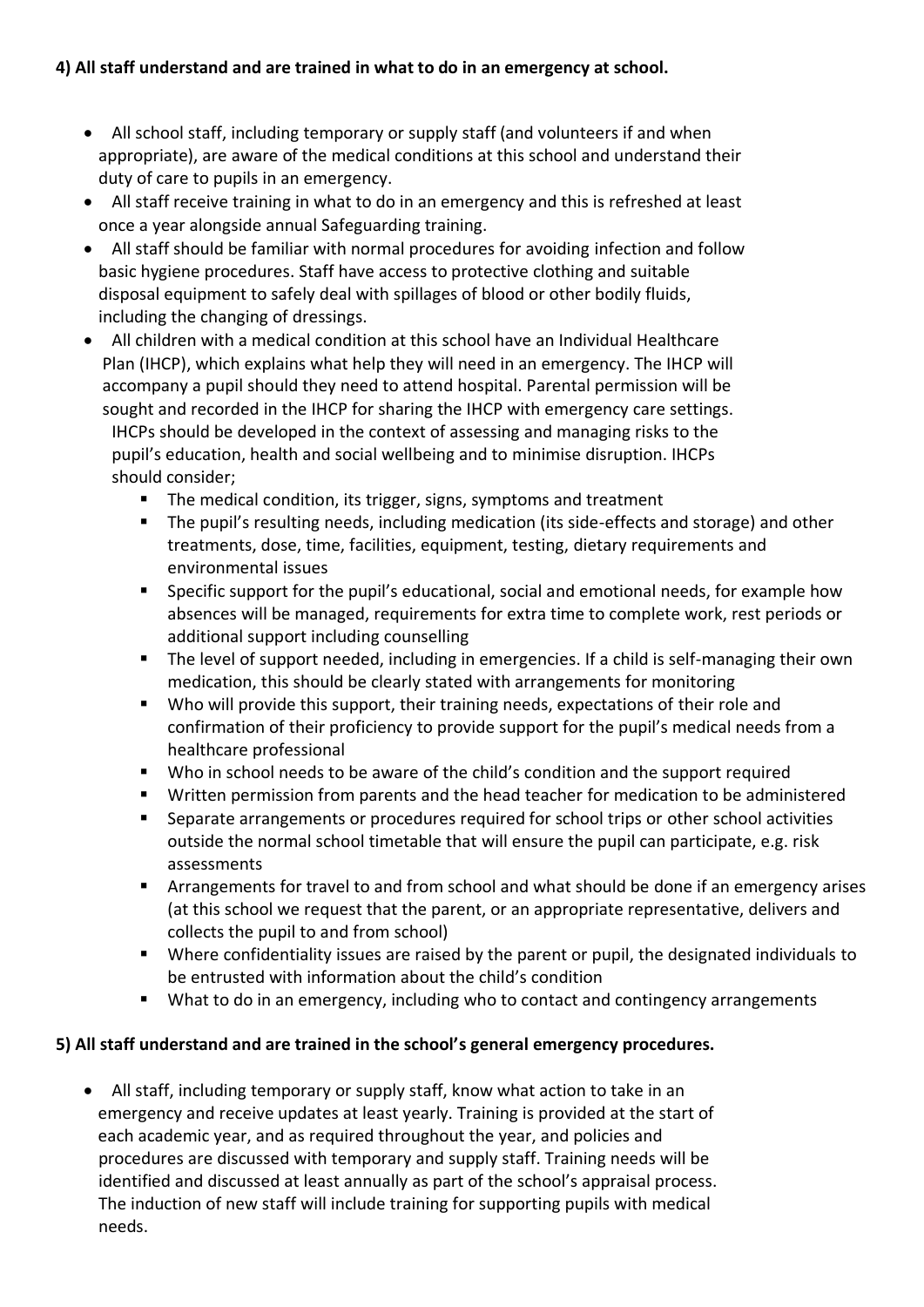- Any member of staff providing support to a pupil with medical needs will have received suitable training.
- Under normal circumstances staff should not take children to hospital in their own cars it is safer to call an ambulance. A member of staff should always accompany a child taken to hospital by ambulance and should stay until the parent/carer arrives.

In all cases, administration of medication and/or treatment to a pupil will be at the discretion of the Headteacher and Governors of the school. However, ultimate responsibility remains with the parents/carers.

## **6) This school has clear guidance on providing care and support and administering medication and first aid at school.**

- This school understands the importance of medication being taken and care received as detailed in the pupil's IHCP.
- This school will make sure that there are several members of staff who have been trained to administer the medication and meet the care needs of an individual child. This school will ensure there are sufficient members of staff trained to cover any absences, staff turnover and other contingencies. The school's governing body has made sure that there is the appropriate level of insurance and liability cover in place.
- This school will not give medication to a child under 16 without a parent's written consent, or verbal consent in exceptional circumstances. Medication may only be administered if prescribed by a healthcare professional. Medicines bought 'over the counter' may not be administered, except for a single dose of travel sickness medication required for the return journey of an educational visit and then only upon the explicit written consent of the parent.
- Medicines will only be administered at school when it would be detrimental to the pupil's health not to do so and where it is not clinically possible to arrange doses to be taken solely outside of school hours.
- When administering medication, for example prescribed pain relief or antibiotics, this school will check the maximum dosage and when the previous dose was given.
- Children at this school can administer their own medication if parents have indicated on the parental agreement form. This will be recorded on their IHCP. Children are encouraged to selfadminister inhalers. A member of staff must be present to supervise and be prepared to intervene if necessary to ensure the child's health and safety are not compromised. Whilst pupils will be encouraged to keep themselves healthy, and self-care is to be promoted, this school recognises that some pupil's needs may be complex and some medical conditions can be fatal if not managed well.
- If a pupil refuses to take their medication or carry out a necessary procedure, staff should not force them to do so, but follow the procedure agreed in the IHCP. Parents will be informed.
- This school will make sure that a trained member of staff is available to accompany a pupil with a medical condition on an off-site educational visit and the needs of the pupil, associated risks and how these are to be managed will be included in the risk assessment for the visit.
- Parents at this school understand that they should let the school know immediately if their child's needs change and provide enough information to ensure their needs are met.

## **7) This school has clear guidance on the storage of medication and equipment at school.**

• This school makes sure that all staff understand what constitutes an emergency for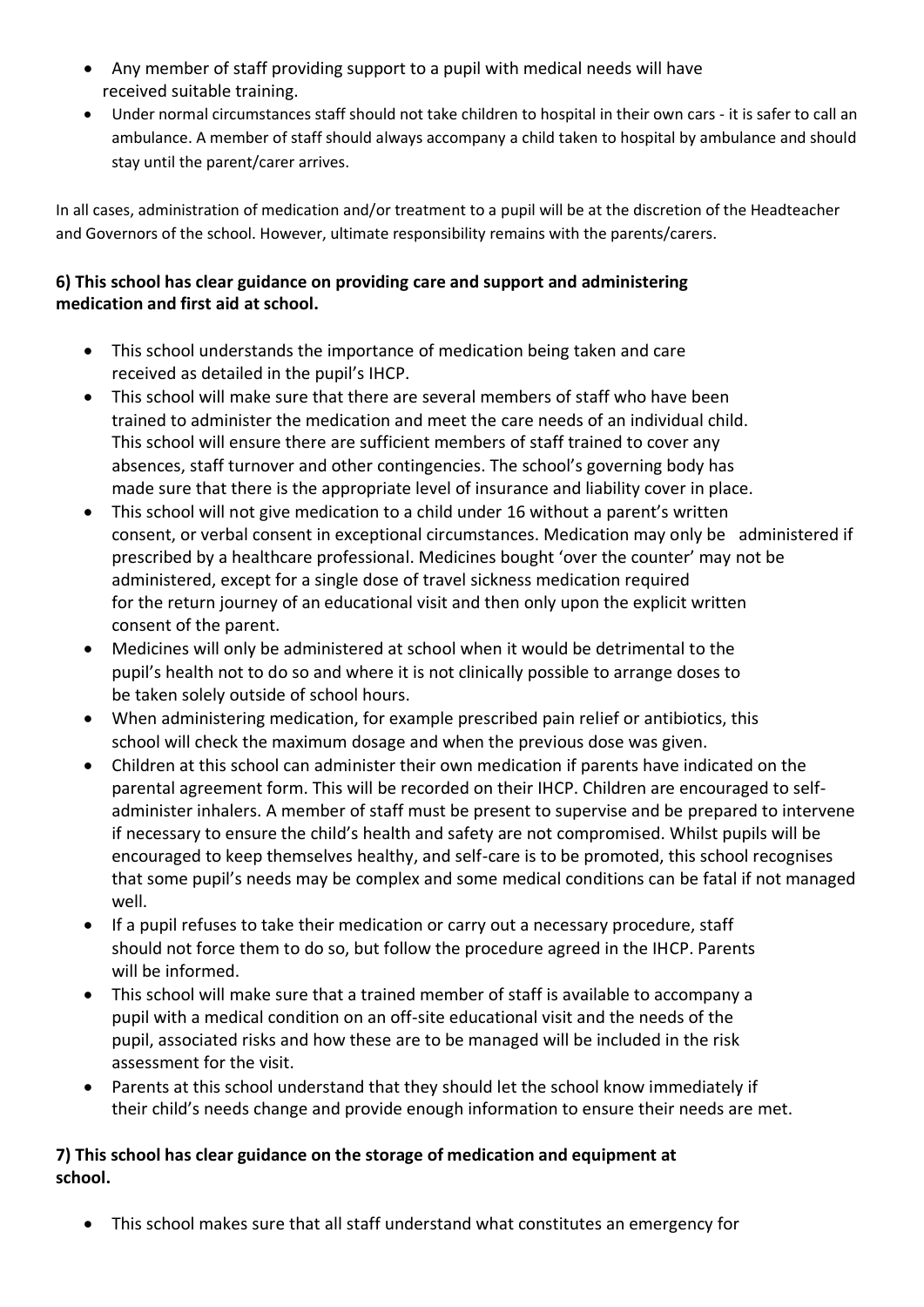an individual child and makes sure that emergency medication / equipment is readily available wherever the child is in the school and on off-site activities, and is not locked away. Pupils may carry their emergency medication / equipment with them if this is appropriate or know where and how to access it. Children at this school know to ask any member of staff and that they may have immediate access to their medication when required. In this school, medications are stored safely in a locked cupboard in the classroom or the staffroom fridge if required to be stored at a controlled temperature.

- Pupils can carry controlled drugs if they are competent, otherwise the school will keep controlled drugs stored securely, but accessibly, in a non-portable container with only staff having access. Staff at this school can administer a controlled drug to a pupil once they have had specialist training. It is legal for a child who is competent to carry their own controlled drug, but it is an offence for them to pass it to anyone else to use.
- This school will store medication that is in date and labelled in its original container. The exceptions to this are insulin and adrenalin (auto-injector), which although must still be in date, will generally be supplied in an injector pen or pump. Medication will only be accepted where it is in its original container, complete with dispensing label including the child's name and instructions for administering from a qualified healthcare professional.
- This school will check all medication held in school on at least a termly basis and all medicines which will expire before the end of the following term will be returned to parents and replacements requested.
- This school disposes of needles and other sharps in line with local policies. Sharps boxes are held securely at school and will accompany a child on off-site visits. They are collected and disposed of in line with local authority procedures. As of May 2022, no child in school needs to use a sharp box, but one will be supplied by parents if needed.

## **8) This school has clear guidance about record keeping**

- Parents at this school are asked if their child has any medical conditions on the admissions form.
- This school uses an IHCP to record the support an individual pupil needs around their medical condition. The IHCP is developed with the pupil (where appropriate), parent, school staff, specialist nurse (where appropriate) and relevant healthcare services.
- This school has a centralised register of IHCPs, and an identified member of staff who has responsibility for this register.
- IHCPs are reviewed regularly, at least every year or whenever the pupil's needs change.
- The pupil (where appropriate), parents, specialist nurse (where appropriate), and relevant healthcare services hold a copy of the IHCP. Other school staff, including MSAs, are aware and have access to the IHCPs for pupils in their care.
- This school makes sure that the pupil's confidentiality is protected (a cover will be placed on the front of displayed IHCP) All IHCP are in a folder in the staffroom. A copy of of the IHCP can be found in the document vault on CPOMs.
- This school seeks permission from parents before sharing medical information with any other party.
- This school meets with the pupil (where appropriate), parent, specialist nurse (where appropriate), and relevant healthcare services prior to any extended day visit to discuss and make a plan for any extra care requirements that may be needed. This is recorded on the pupil's IHCP which will accompany them on the visit.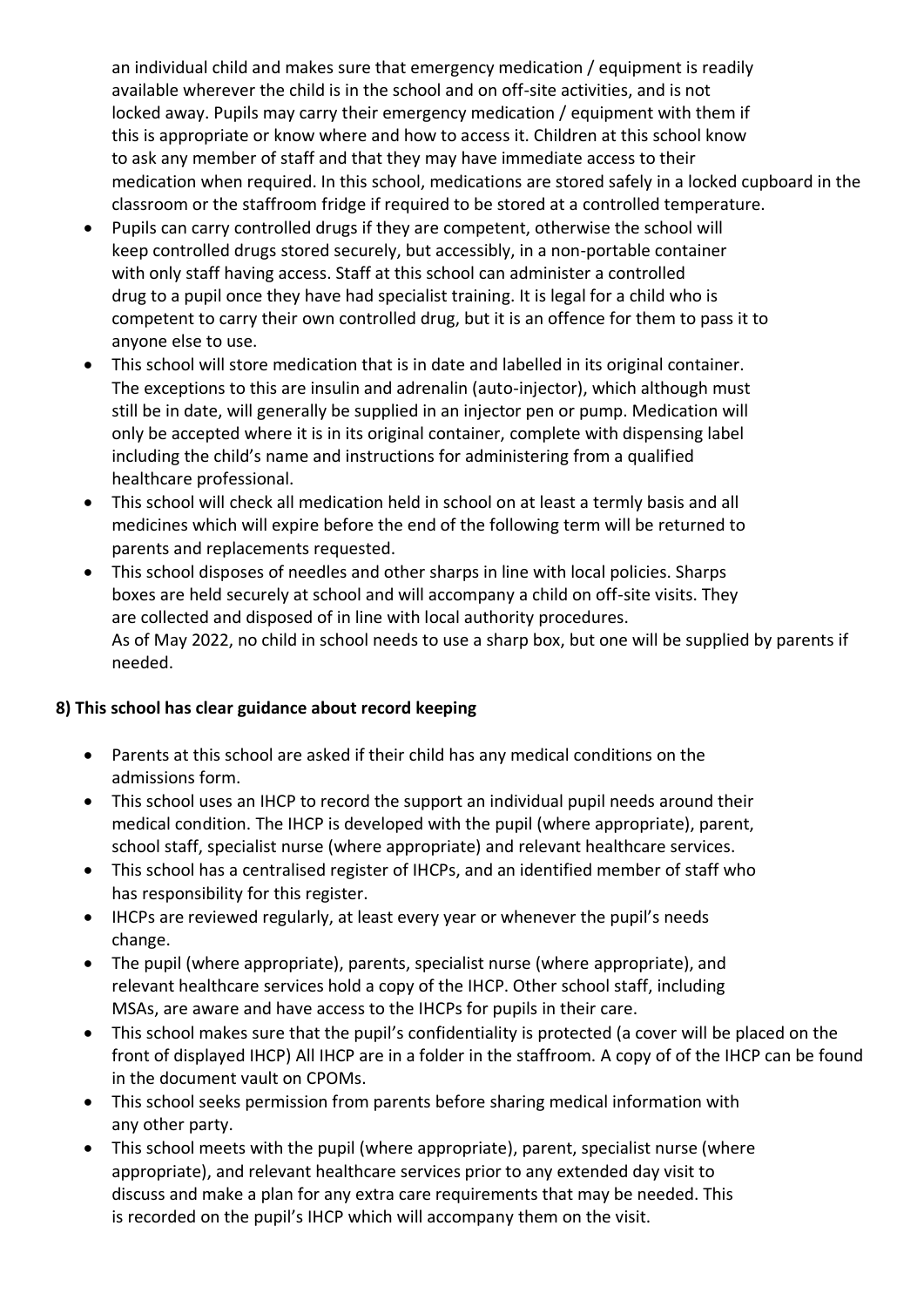- This school keeps an accurate record of all medication administered, including the dose, time, date and supervising staff.
- This school makes sure that all staff providing support to a pupil have received suitable training and ongoing support, to make sure they have the confidence to provide

the necessary support and that they fulfil the requirements set out in the

pupil's IHCP. This should be provided by the specialist nurse / school nurse / other suitably qualified healthcare professional and / or the parent. The specialist nurse / school nurse / other suitable qualified healthcare professional will confirm their competence, and this school keeps an up to date record of all training undertaken and by whom

#### **9) This school ensures that the whole school environment is inclusive and favourable to pupils with medical conditions. This includes the physical environment, as well as social, sporting and educational activities.**

- This school is committed to providing a physical environment accessible to pupils with medical conditions and pupils are consulted to ensure this accessibility. This school is also committed to an accessible environment for out of school activities.
- This school makes sure the needs of pupils with medical conditions are adequately considered to ensure their involvement in structured and unstructured activities, including extended school activities.
- All staff are aware of the potential social problems that pupils with medical conditions may experience and use this knowledge, alongside the school's anti-bullying policy, to help prevent and deal with any problems. They use opportunities such as PSHE and science lessons to raise awareness of medical conditions to help promote a positive environment.
- This school understands the importance of all pupils taking part in physical activity and that all relevant staff make appropriate adjustments to physical activity sessions to make sure they are accessible to all pupils. This includes out of school clubs and team sports.
- This school understands that all relevant staff are aware that pupils should not be forced to take part in activities if they are unwell. They should also be aware of pupils who have been advised to avoid / take special precautions during activity, and the potential triggers for a pupil's condition when exercising and how to minimise these.
- This school makes sure that pupils have the appropriate medication / equipment / food available during physical activity.
- This school makes sure that pupils with medical conditions can participate fully in all aspects of the curriculum and enjoy the same opportunities at school as any other child, and that appropriate adjustments and extra support are provided.
- All school staff understand that frequent absences, or symptoms, such as limited concentration and frequent tiredness, may be due to a pupil's medical condition. This school will not penalise pupils for their attendance if their absence relates to their medical condition. Following absence, reintegration back into school will be properly supported so pupils with medical conditions fully engage with learning and do not fall behind when they are unable to attend. Short term absences, including those for medical appointments are effectively managed as per the school's attendance policy.
- This school will refer pupils with medical conditions who are finding it difficult to keep up educationally to the SENDCo who will liaise with the pupil (where appropriate), parent and the pupil's healthcare professional.
- Pupils at this school learn what to do in an emergency.
- This school makes sure that a risk assessment is carried out before any out of